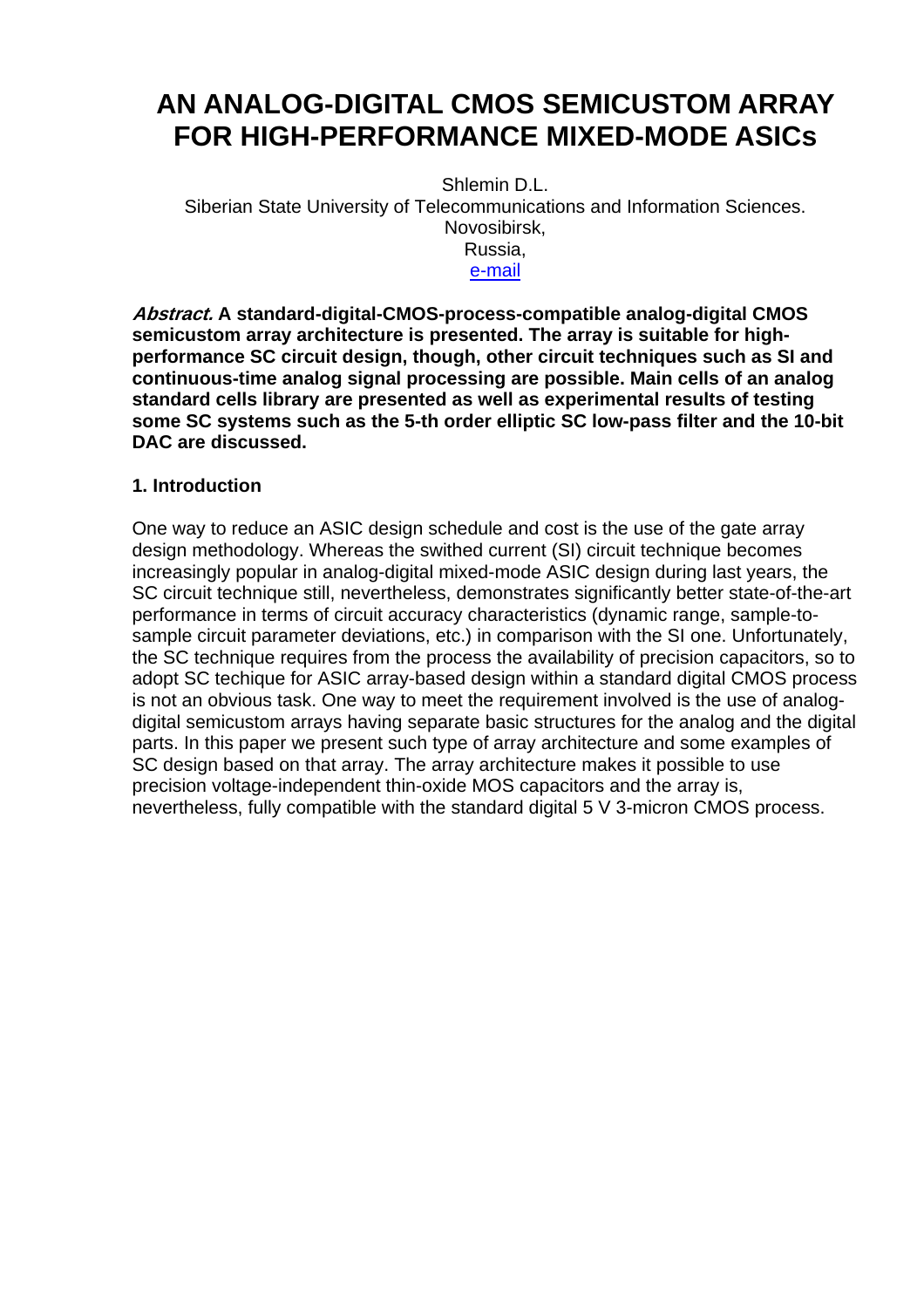# <span id="page-1-0"></span>**2. Analog-digital array architecture**

The architecture of the array considered differs from conventional digital CMOS gate arrays by the availability of a dedicated analog field containing specific analog devices such as array of analog long-channel floating-well MOS transistors, MOS capasitors, poly resistors, CMOS switches of minimum size (optimal for SC circuits), p-n junction array for built-in bandgap voltage reference and absolute temperature sensor. The main specific analog requirement supported by this field is the availability of a high-quality thin oxide MOS capacitors array[. Fig.1](#page-1-0) shows a cross-section of a standard self-aligned two-metal-and-one-poly CMOS digital process being used for the array basic layers implementation as well as the MOS capacitor implementation within the process considered: as one can see the capacitor is realised using a p-guard ring diffusion region as the capacitor's bottom plate, poly gate layer as the capacitor's top plate and thin oxide layer as the capacitor's dielectric. Though the p-guard ring region is not the highest doping concentration region of the process, its doping concentration is, nevertheless, high enough to overcome any appreciable voltage dependance of the capacitance value. The stucture has a significant bottom-plate parasitic capacitance (up to 50% of its nominal value) but this drawback can be made negligible by correct circuit design. Three 1-pF-unit capacitors (and several small non-unit capacitors for capacitance fine adjustment), two 10 kOhm-unit resistor and two minimum-size CMOS switches form a single array cell and 84 cells form an array, so-called SRC-array.



. Fig.1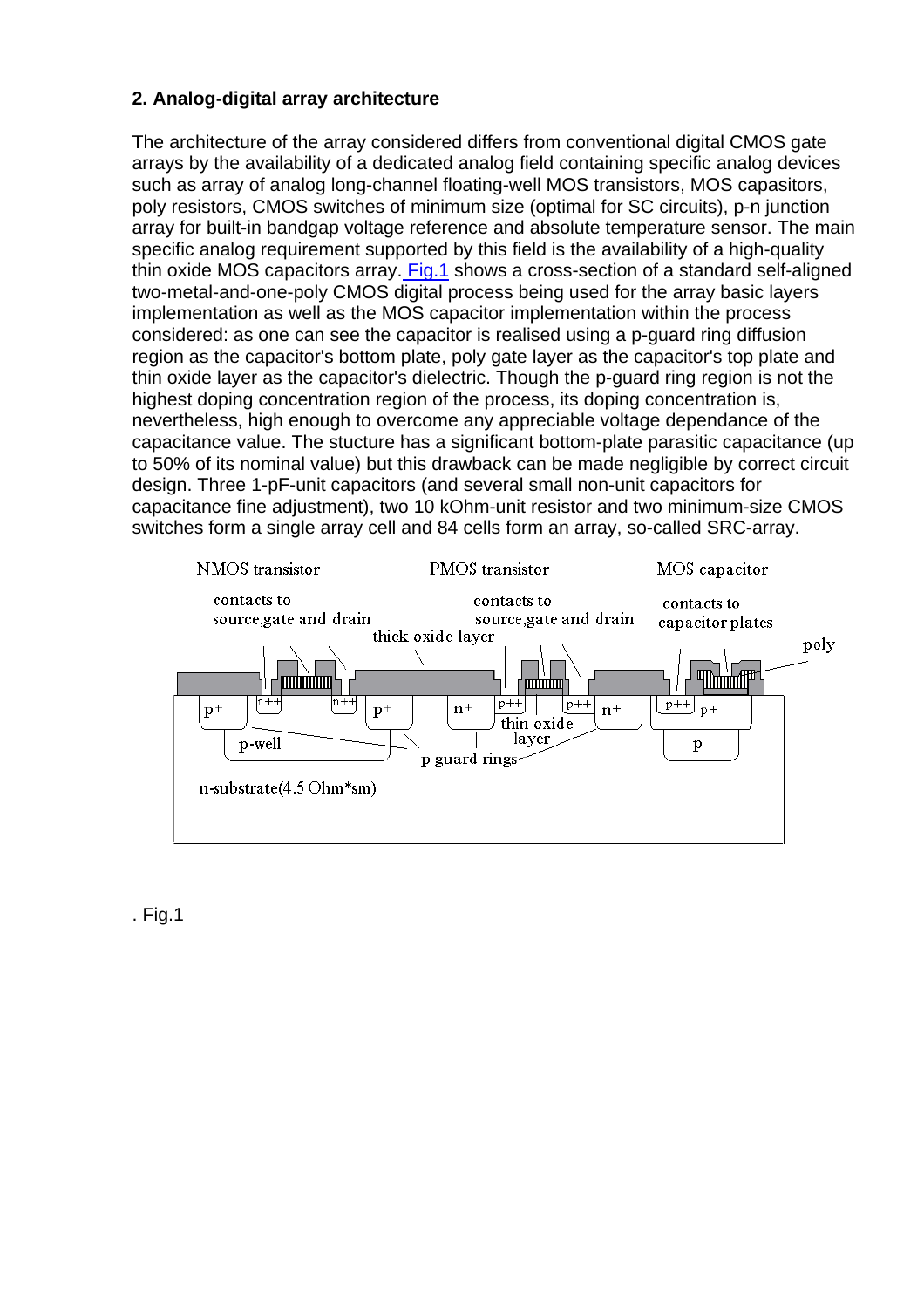<span id="page-2-0"></span>The entire array architecture is shown in [Fig. 2](#page-2-0) as well as an array-based test chip layout.

The field of active analog cells is an array of analog long-channel MOS transistors (including transistors with separate wells for differential pairs realisation). It is possible to realise up to 36 two-cascade op amps within this field.

The field of output buffer analog cells consists of MOS transistors having different W/L ratios optimized for the class-AB-output-stage op amp implementation. It is possible to realise up to 6 such op amps as well as a built-in bandgap voltage reference within the field considered.

The field of logic gates consists of about 1500 non-connected CMOS logic gates.

To prevent digital circuit operation influence upon the analog part, separate power and ground buses/pads for the analog and the digital parts are provided.

The architecture involved is intended basically for SC design (SC filters, SC ADCs and DACs, SC signal processing systems, etc.) but the availability of resistors and longchannel MOS transistors makes it possible to design continuous-time systems consisting of op amps, resistors, capacitors, MOS resistive circuits /1/ and current mirrors, for example, continuous-time MOS filters, parallel flash ADC, current-steering DAC, voltage multipliers, etc. Of course, the switched current design is possible also and in this case both analog or digital fields of the array could be used.



**Fig. 2**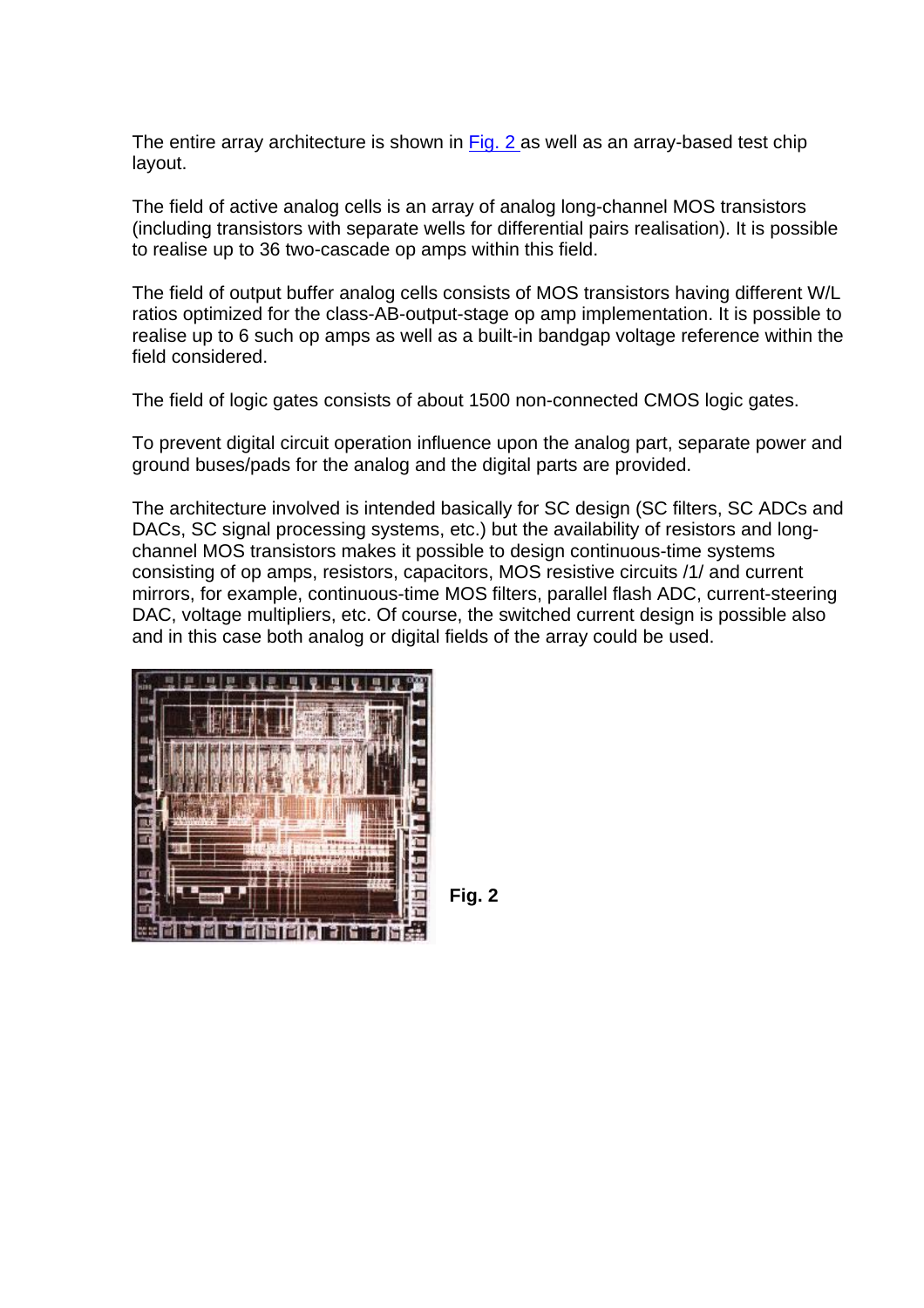# <span id="page-3-0"></span>**3. Analog cell library**

The analog cell library of the array considered consists of a two-stage cascode op amp with a class-A output stage, op amp with auxiliary inputs for offset voltage compensation, op amp with a class AB output stage, comparators, Shmitt trigger, MOS resistive circuit, four quadrant analog multiplier, binarily-weighted capacitor array, uniform capacitor array, second-order SC filter sections, bandgap voltage reference, bias circuits, etc.

The most frequently used cell is the two-stage cascode op amp with a class-A output stage. This op amp is intended to be used for SC systems ( primarily, SC filters) design. There are many types of CMOS op amps being used in SC circuits: OTA, cascode OTA, two-stage op amp configuration, the cascode one, high-gain invertors, etc.; and there is no an unequivocal answer to the following question: which configuration is better for SC applications. The popular cascode OTA is a good decision due to its simplicity, low power consumption and good stability without frequency compensation circuit (capacitive load in SC circuits ensures sufficient phase margin in this case) but some drawbacks of this structure can restrict its application. For example, the unsufficient voltage gain does not allow to reach the necessary Q-factor value in high-Q-factor filters and the necessary resolution in precision A/D and D/A converters, limited output voltage swing can become a serious problem in modern submicron processes with low power supply voltage. Moreover, very high output impedance of cascode OTA can cause input-to-output interaction in serial SC stages because the cascode OTA output can not be considered as a voltage source. That is why we have chosen the twostage cascode op amp configuration. The simplified circuit diagram of this op amp is shown in [Fig. 3.](#page-3-0) The complete op amp circuit differs from [Fig. 3](#page-3-0) by presence of minimalsize transistors ensuring that there is no current consumtion when the ENABLE control input (not shown in [Fig. 3](#page-3-0)) is high (power-off sleep-mode). This opportunity is very important for chip testing. Note that the input transistors MN2, MN3 are implemented in their own well that reduces noise.

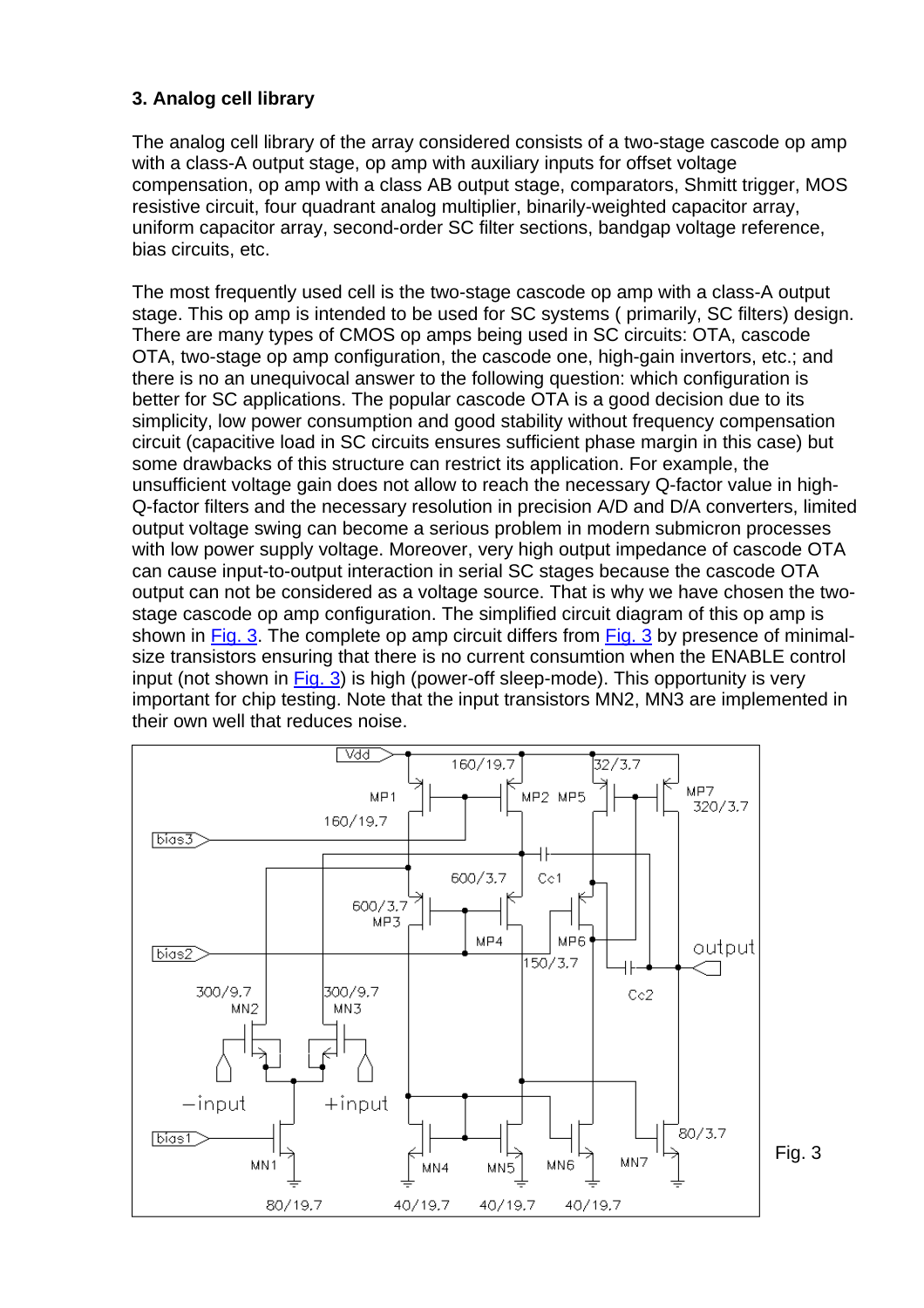A two-stage configuration means that the op amp design becomes more complicated, first of all, due to a necessity of frequency compensation. A problem is that the simplest Miller compensation causes a significant reduction of power supply rejection ratio at high frequences that results in significant degradation of SC circuit performance. We have realised the cascode compensation using Cc1 and Cc2 capacitors in such manner that there is no AC signal path from power supplies to the op amp output (except for that through the transistors' own parasitic capacitances) due to the fact that left plates of Cc1 and Cc2 capacitors are at the virtual ground potential, thus, the power supply rejection ratio does not degrade significantly at high frequencies. Experimental measurements of the op amp show that it has the following performance characteristics (at 5 V power supply):

- voltage gain is 86 dB;
- input offset voltage does not exceed 5 mV (most of op amp samples have less than 1mV offset voltage);
- supply current is about 70 uA (its value can be programmed in a wide range);
- unity gain bandwidth at 20 pF load is about 2 MHz.

On the basis of the op amp considered the op amp with auxiliary inputs was developed. It was achieved by means of parallel connection of the main differential stage with an auxiliary differential stage having very low transconductance in comparison with the main one. Input offset voltage compensation (autozeroing) and double-correlated sampling for low-frequency noise reduction can be easily performed by means of the auxiliary inputs for high-performance applications. We have used this op amp in 10-bit DAC.

The two-stage cascode op amp with a class-AB output stage is necessary for such application as output buffering of analog signals in voltage follower configuration, operation with low impedance load, operation with resistive feedback (formed by MOS resistive cells or poly resistors), etc. For the applications considered it is necessary to ensure the op amp maximum output current value that is many times of its output stage bias current. A simplified circuit diagram of the op amp is shown in Fig. 4/2. The complete op amp also contains turning-off transistors for testing. The op amp considered differs from the Fisher and Koch structure /3/ by introducing the first stage common-mode output voltage feedback loop. Let us note that the NMOS differential pair (MN2, MN3) is in the cut-off state if the input common-mode voltage is close to the negative power supply and the PMOS differential pair (MP2, MP3) is in the cut-off state when the input common-mode voltage is close to the positive power supply, thus, the first stage bias current varies significantly over rail-to-rail input common-mode voltage range. The feedback loop involved is implemented by means of the common-mode voltage amplifier ( transistors MN14, MP14-19. This allows to stabilize the operatingpoint voltage of the first stage at the analog ground potential over rail-to-rail commonmode input voltage range independently of process parameters spreads and supress voltage spikes penetrating from power supply buses, thus, this configuration would be suitable for analog-digital mixed-mode application. The frequency compensation circuit of the op amp considered is quite complex and not shown in in [Fig. 4.](#page-5-0) The experimental measurements of the op amp give the following results at 5 V power supply voltage :

- voltage gain 92 dB;
- input offset voltage does not exceed 5mV:
- supply current (could be programmed in 20 uA 5 mA range) 500 uA;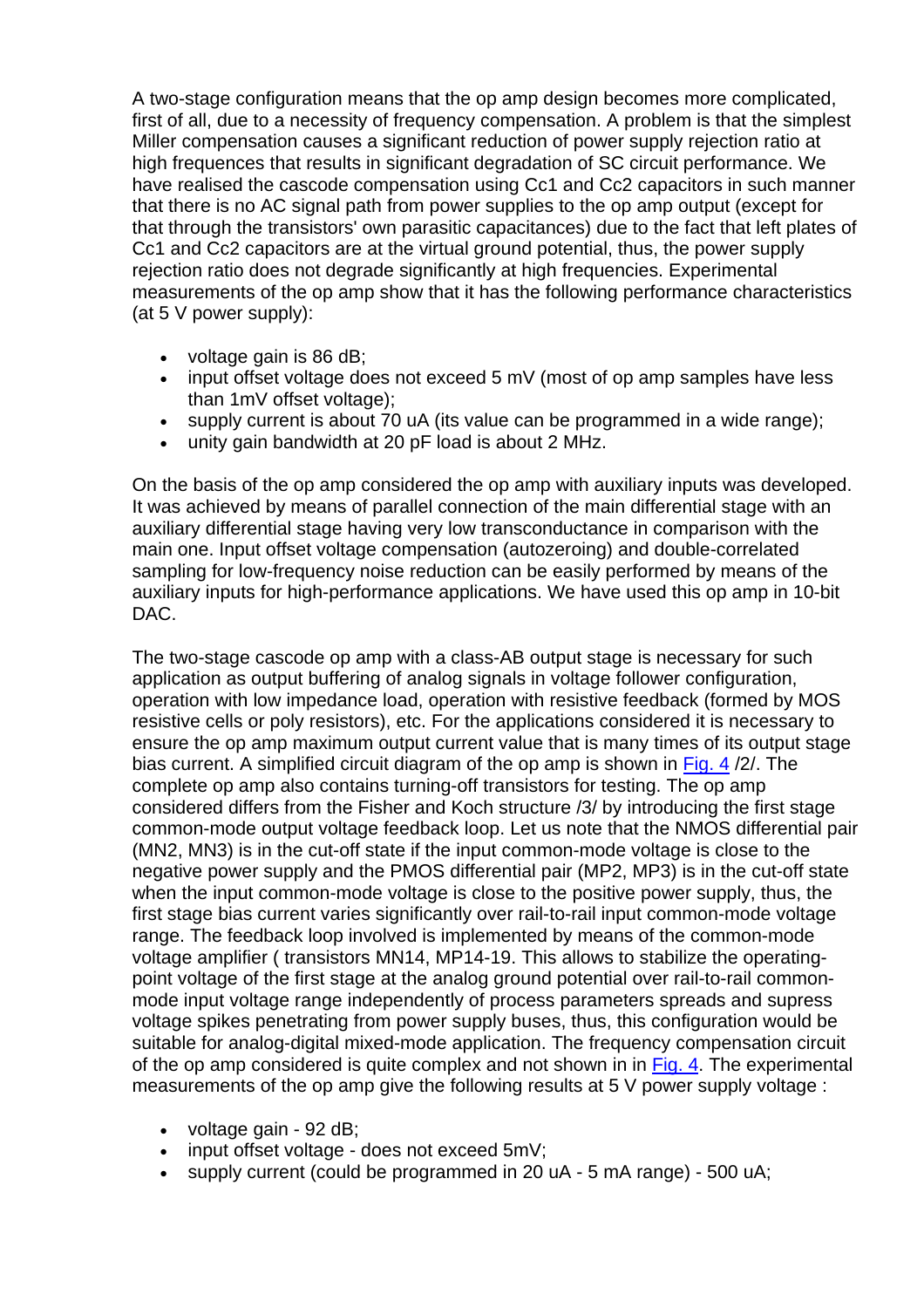- <span id="page-5-0"></span>• unity gain bandwidth (at 20 pF load) - 3 MHz, op amp stable for any load capacitance value;
- input voltage common-mode range rail-to-rail;
- output voltage swing at 500 Ohm load rail-to-rail ex 0.8 V value.

The op amp can drive a 220-Ohm earphone with +/- 2 V output swing (in 0.3-5 kHz frequency range).

The class-AB op amp in conjunction with two MOS resisitive cells forms a four-quadrant analog multiplier. Measurements show that it has satisfactory linearity ( non-linear distortions do not exceed 2-3 %) at +/- 0.5 V input voltage range for both X and Y inputs.



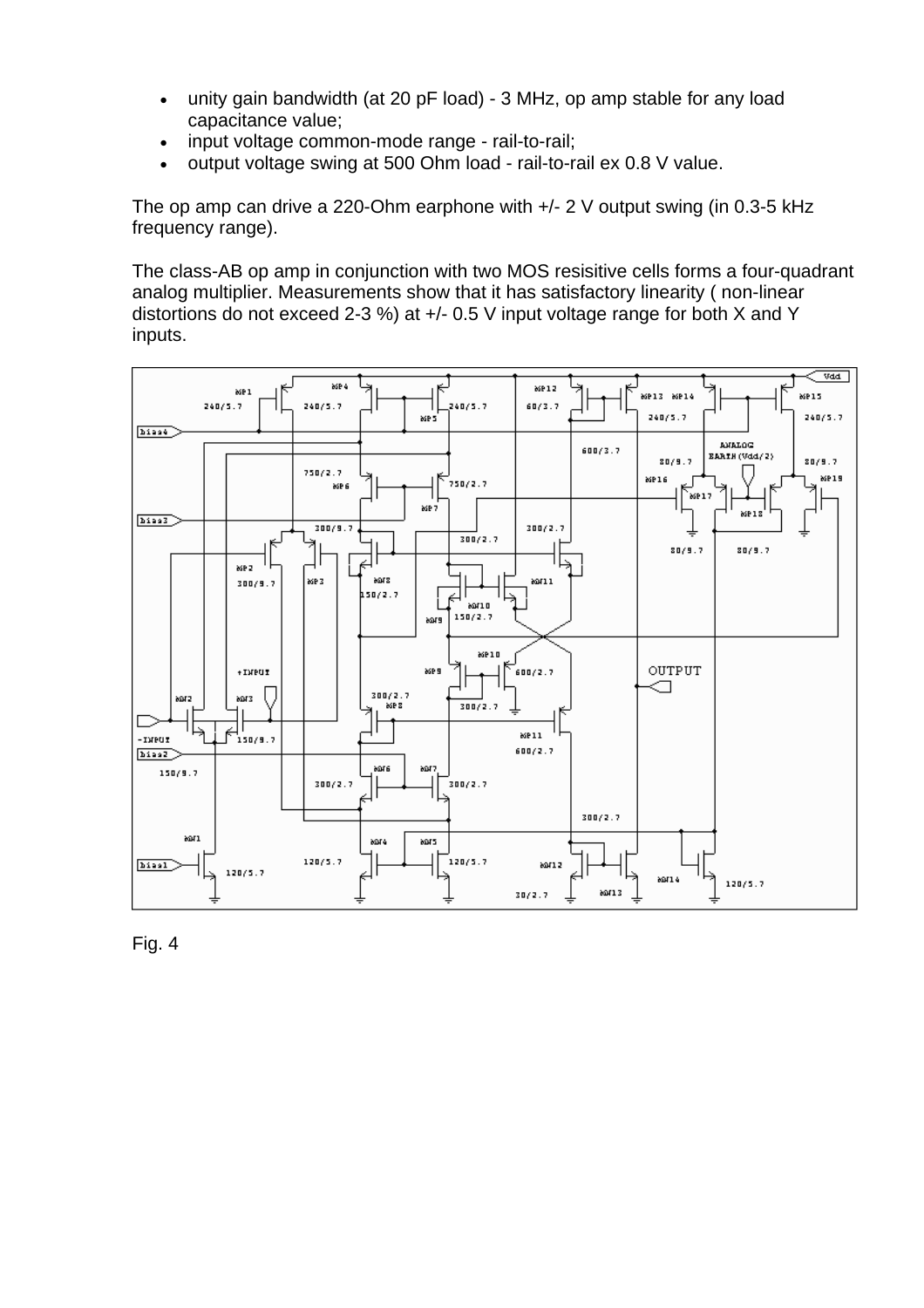#### **4. Analog SC-macros examples**

Using the analog cell library the following SC-macros has been developed: the secondorder bandpass filter, the 5-th order elliptic low-pass filter and the 10-bit DAC.

The array architecture features make it desirable to use SC structures requiring the minimum number of unit capacitors for its implementation. Unfortunately, the higher SC filter pole Q-factor value is required the higher capacitance ratio should be used for SC filter designing. We have used an area-efficient SC integrator /4/ for developing the array-based second-order medium Q-factor bandpass filter. The filter circuit diagram is shown in [Fig. 5,](#page-7-0) where the letter, designating appropriate capacitor, means a number of unit capacitors in this capacitor. The area-efficient integrator is used here at the first stage. The structure has a class-BP01 z-domain transfer function:

$$
H(z)=\dfrac{(AG/BD_2)(1-z^{-1})z^{-1}}{1+(-2+\dfrac{AG}{BD_2}+\dfrac{aAE}{BD_2(D_1+a)})z^{-1}+(1-\dfrac{aAE}{BD_2(D_1+a)})z^{-2}}
$$

Comparing with the general-form class-BP01 transfer function:

$$
H(z) = \frac{Kz^{-1}(1-z^{-1})}{1+[-2+4\sin^2(\pi f_0/f_{clock}) + \frac{2\sin(\pi f_0/f_{clock})}{Q}z^{-1} + [1-\frac{2\sin(\pi f_0/f_{clock})}{Q}z^{-2}]z^{-2}}
$$

where  $Q - Q$  - factor;  $f_0 / f_{clock}$  = pole-frequency-to-clock-frequency ratio.

and assuming:

$$
A/B = C/D_2 = 2\sin(\pi_0/f_{clock}), \alpha = 1
$$

it is possible to derive:  $Q = D2(D1+1)/E$ ,

thus, it is significantly easier to establish a large Q-factor value due to the multiplication of D2 and D1 for the configuration considered than in the case of an ordinary filter configuration, where the Q-factor value is established by a ratio of only two capacitances.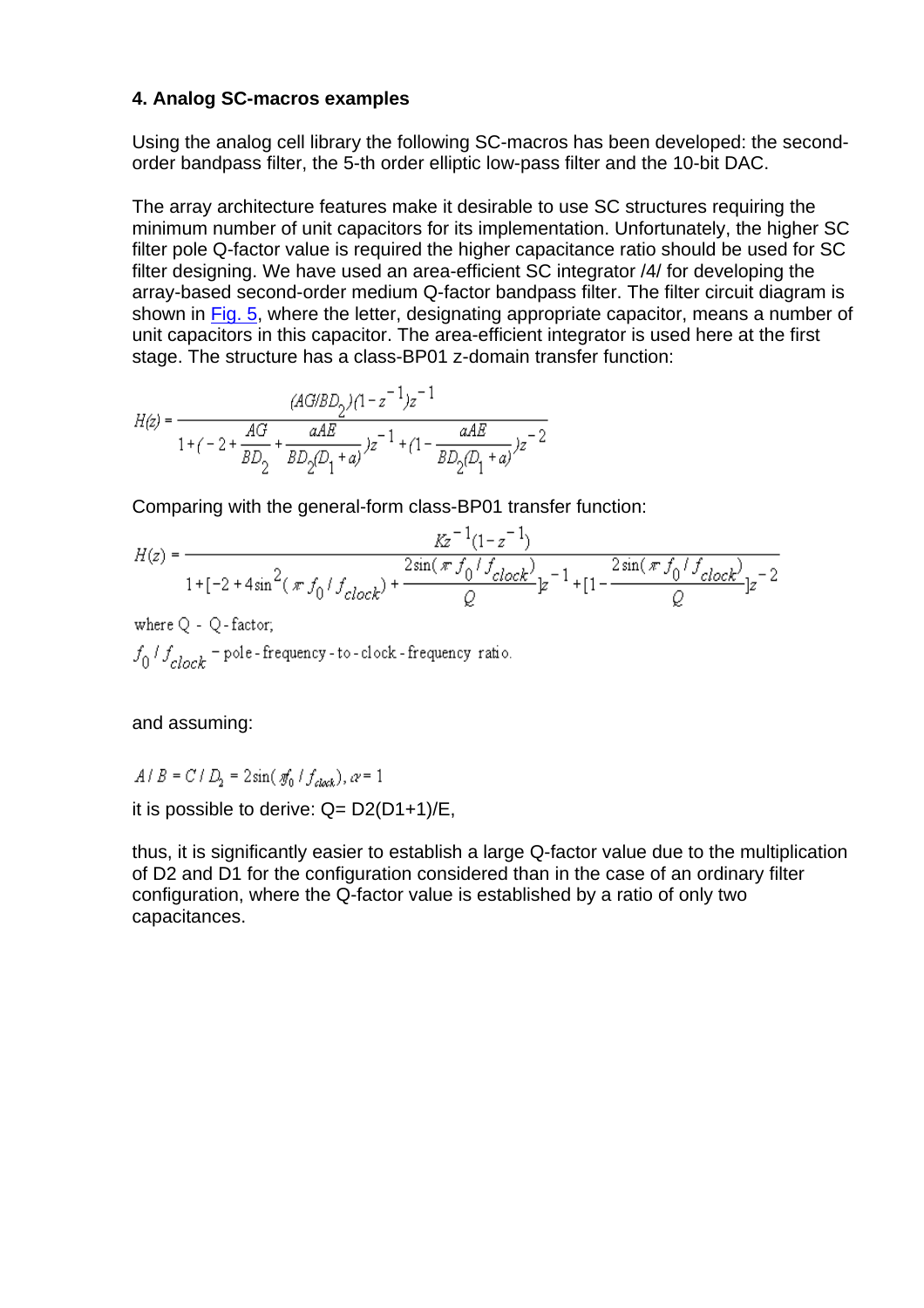<span id="page-7-0"></span>

#### Fig. 5

The 5-th order elliptic low-pass filter is an ordinary SC ladder structure that has been developed on the basis of LC-prototype. To reduce capacitance ratios we have chosen quite a low ratio of clock frequency to filter cut-off frequency, so for correction of the discrete-time effects we developed an exact z-domain filter model. [Fig. 6a s](#page-8-0)hows results of SPICE simulation of the model involved and results of filter frequency response experimental measurements are shown in [Fig. 6b.](#page-8-0) Unfortunately, noise floor of the testing equipment was very low - about -55 dB, so it was impossible to show the real frequency response below -55 dB level, the noise performance of the filter is, nevertheless, exellent: its dynamic range being not less than 80 dB (that was estimated "manually" by means of an oscillograph, without the automatic testing equipment); and it is impossible to detect at the filter output any clock frequency feedthrough visually by means of an oscillograph at 5 mV/div. scale, only small (about 2-3 mV) and short (few uS) output votage spikes are observed at clock frequency edges (a usual transient process, that we have seen by means of SPICE simulation too) but no output voltage modulation by the clock frequency takes place. The maximum clock frequency we have reached is about 5 Mhz and this fact is explained by the limited op amp bandwidth, nevertheless, it is not bad for the 3-um process array-based design.

For the 10-bit DAC design we have chosen a two-stage configuration employing a segmented approach similar to that proposed in /5/. The area efficiency of this configuration is much better in comparison with the classical one-stage configuration, for example, in the case of 10-bit DAC it was required about 100 unit capacitors for our DAC and for the classical one-stage configuration it is necessary to have more than 2000 unit capacitors. Of course, there are many of more area-effective DAC configurations, for example, an algorithmic DAC, but all these configurations are very slow for 10-bit resolution. The configuration considered is a sufficiently good compromise between area efficiency and speed. Moreover, the configuration considered guarantees DAC monotony even if appreciable deviations of capacitor capacities take place. To decrease the influence of op amp noise and offset voltages upon the DAC resolution the autozeroing and double-correlated sampling were introduced in the DAC configuration. The experimental measurements of the DAC show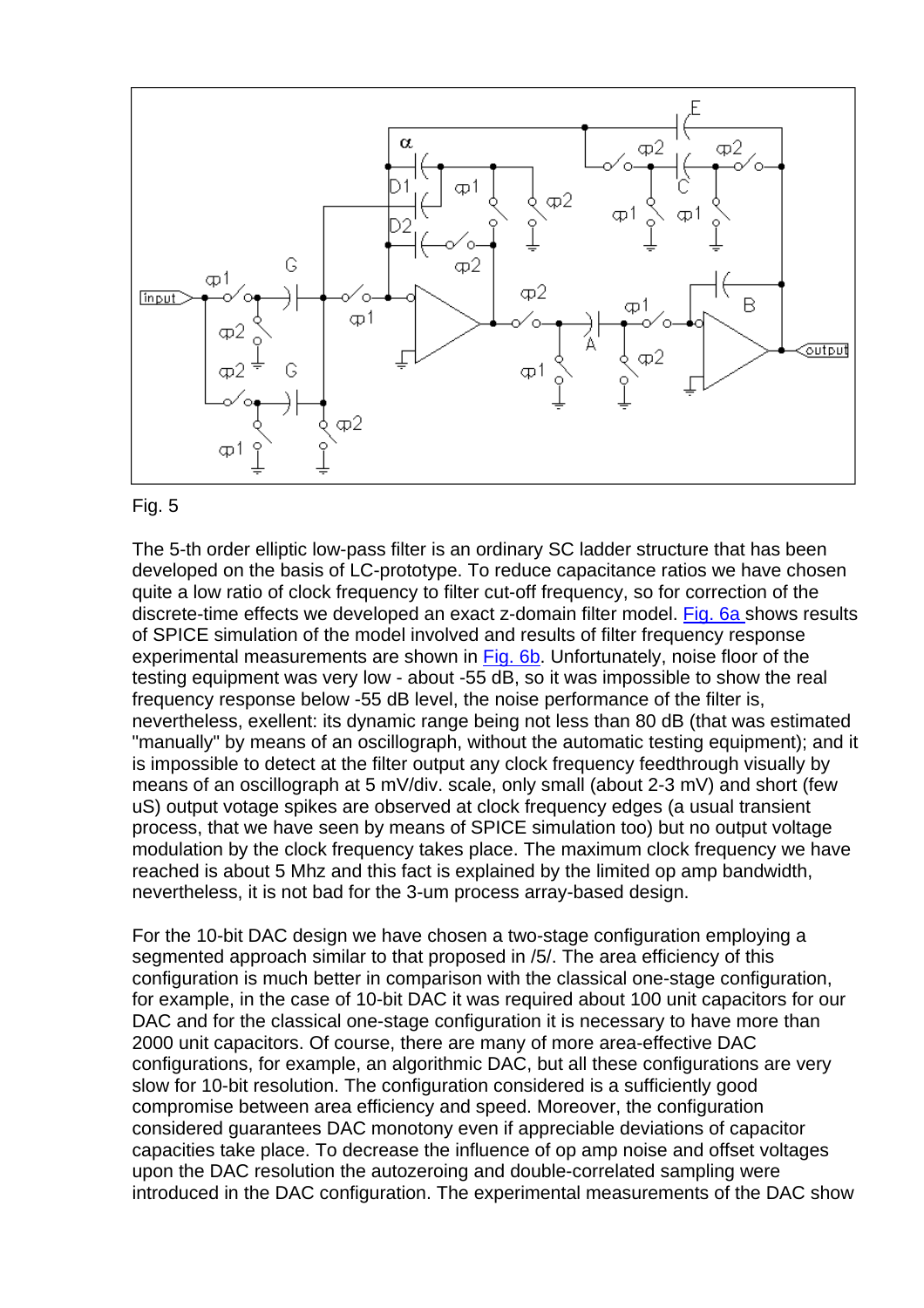<span id="page-8-0"></span>that it ensures the 10-bit resolution.Thus, the analog-digital mixed-mode semicustom gate array-based design is proven to be a reasonable effective way of high-performance mixed-mode ASIC design using the SC technique. The grade of performance obtained through the way considered is high enough for many mixed applications and close to the full-custom design.



Prequency, Id-Iz